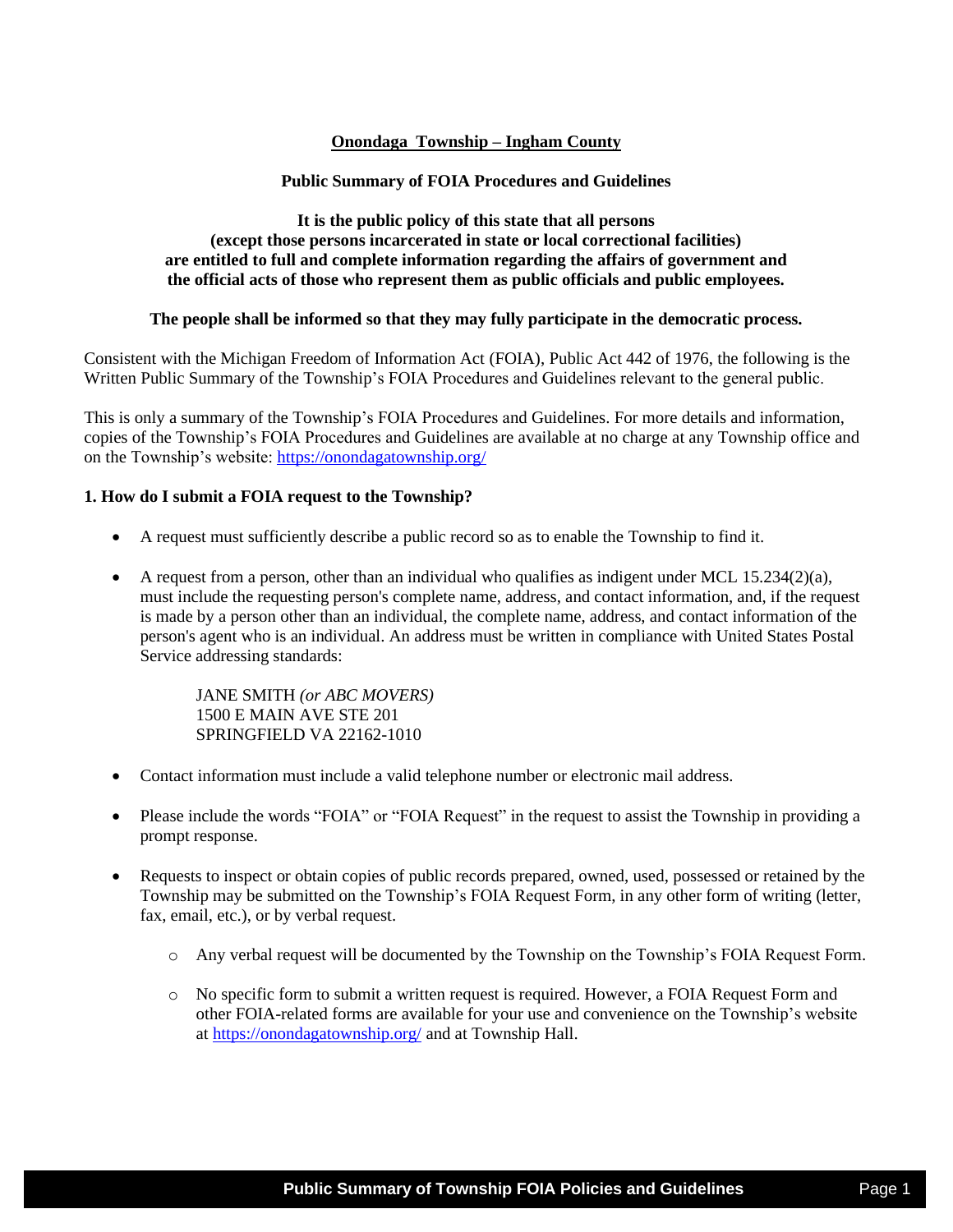- Written requests may be delivered to the Township Hall (4756 Baldwin, Onondaga) in person or by mail to PO Box 67, Onondaga, Michigan 49264.
- Requests may be emailed to: [clerk@onondagatownship.org.](mailto:clerk@onondagatownship.org) To ensure a prompt response, email requests should contain the term "FOIA" or "FOIA Request" in the subject line.

## **2. What kind of response can I expect to my request?**

- Within 5 business days after receiving a FOIA request the Township will issue a response. If a request is received by fax or email, the request is deemed to have been received on the following business day. The Township will respond to your request in one of the following ways:
	- o Grant the request,
	- o Issue a written notice denying the request,
	- o Grant the request in part and issue a written notice denying in part the request,
	- o Issue a notice indicating that due to the nature of the request the Township needs an additional 10 business days to respond, or
	- o Issue a written notice indicating that the public record requested is available at no charge on the Township's website
- If the request is granted, or granted in part, the Township will ask that payment be made for the allowable fees associated with responding to the request before the public record is made available.
- If the cost of processing the request is expected to exceed \$50, or if you have not paid for a previously granted request, the Township will require a deposit before processing the request.

### **3. What are the Township's deposit requirements?**

- If the Township has made a good faith calculation that the total fee for processing the request will exceed \$50.00, the Township will require that you provide a deposit in the amount of 50% of the total estimated fee. When the Township requests the deposit, it will provide you a non-binding best efforts estimate of how long it will take to process the request after you have paid your deposit.
- If the Township receives a request from a person who has not paid the Township for copies of public records made in fulfillment of a previously granted written request, the Township will require a deposit of 100% of the estimated processing fee before it begins to search for the public record for any subsequent written request when **all** of the following conditions exist:
	- o The final fee for the prior written request is not more than 105% of the estimated fee;
	- o The public records made available contained the information sought in the prior written request and remain in the Township's possession;
	- o The public records were made available to the individual, subject to payment, within the best effort time frame estimated by the Township to provide the records;
	- o Ninety (90) days have passed since the Township notified the individual in writing that the public records were available for pickup or mailing;
	- o The individual is unable to show proof of prior payment to the Township; and
	- o The Township has calculated an estimated detailed itemization that is the basis for the current written request's increased fee deposit.
- The Township will not require the 100% estimated fee deposit if any of the following apply: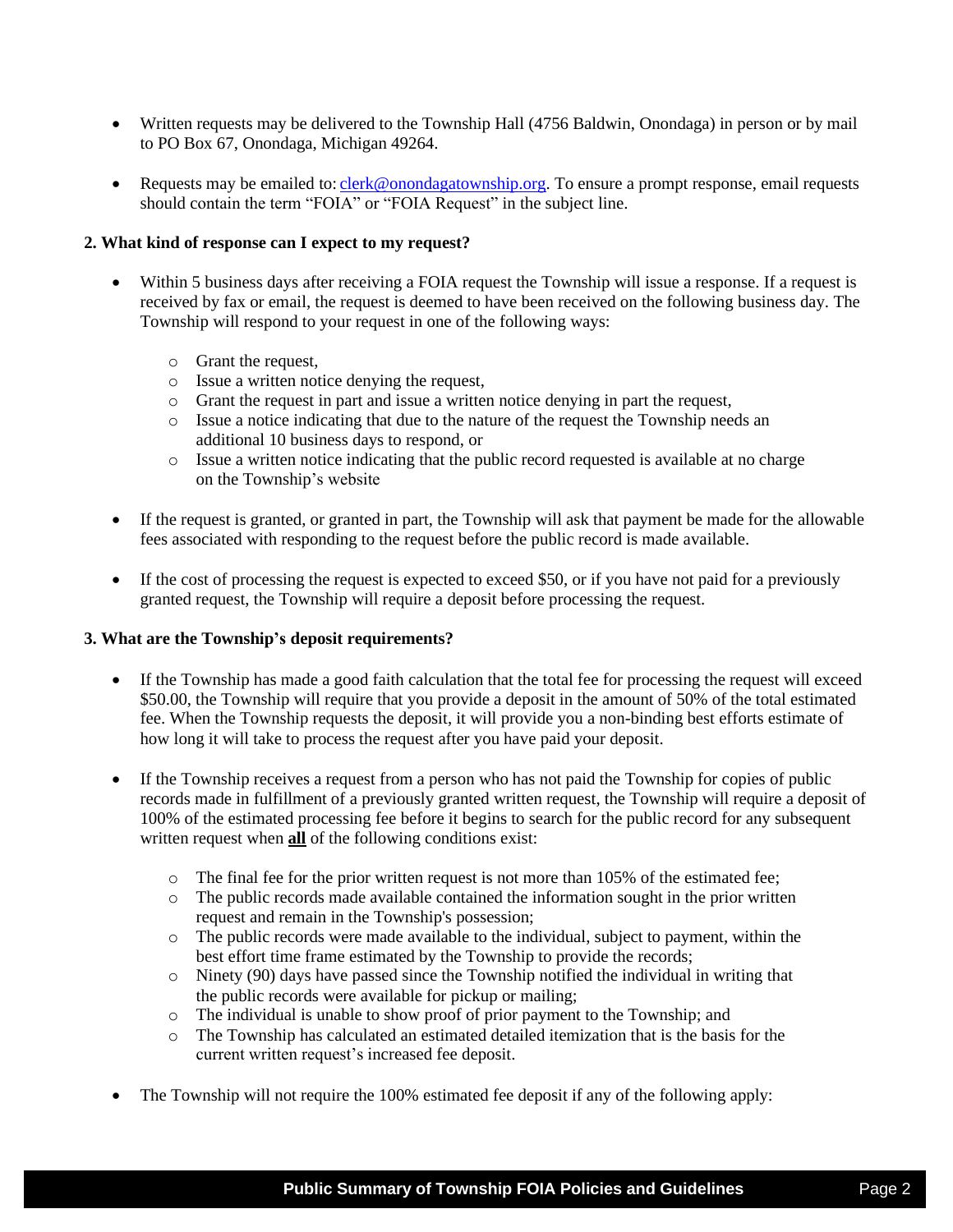- o The person making the request is able to show proof of prior payment in full to the Township;
- o The Township is subsequently paid in full for all applicable prior written requests; or
- o Three hundred sixty-five (365) days have passed since the person made the request for which full payment was not remitted to the Township.
- If a deposit is not received by the Township within 48 days from the date that the notice of deposit requirement is sent, and if the requesting person has not filed an appeal of the deposit amount, the request shall be considered abandoned by the requesting person and the Township is no longer required to fulfill the request. Notice of a deposit requirement must include notice of the date by which the deposit must be received, which date is 48 days after the date the notice is sent.

## **4. How does the Township calculate FOIA processing fees?**

The Michigan FOIA statute permits the Township to charge for the following costs associated with processing a request:

- Labor costs associated with copying or duplication, which includes making paper copies, making digital copies, or transferring digital public records to non-paper physical media or through the Internet.
- Labor costs associated with searching for, locating and examining a requested public record, when failure to charge a fee will result in unreasonably high costs to the Township.
- Labor costs associated with a review of a record to separate and delete information exempt from disclosure, when failure to charge a fee will result in unreasonably high costs to the Township.
- The cost of copying or duplication, not including labor, of paper copies of public records. This may include the cost for copies of records already on the Township's website if you ask for the Township to make copies.
- The cost of computer discs, computer tapes or other digital or similar media when the requester asks for records in non-paper physical media. This may include the cost for copies of records already on the Township's website if you ask for the Township to make copies.
- The cost to mail or send a public record to a requestor.

### **Labor Costs**

- All labor costs will be estimated and charged in 15-minute increments, with all partial time increments rounded down. If the time involved is less than 15 minutes, there will be no charge.
- Labor costs will be charged at the hourly wage of the lowest-paid Township employee capable of doing the work in the specific fee category, regardless of who actually performs work.
- Labor costs will also include a charge to cover or partially cover the cost of fringe benefits. Township may add up to 50% to the applicable labor charge amount to cover or partially cover the cost of fringe benefits, but in no case may it exceed the actual cost of fringe benefits.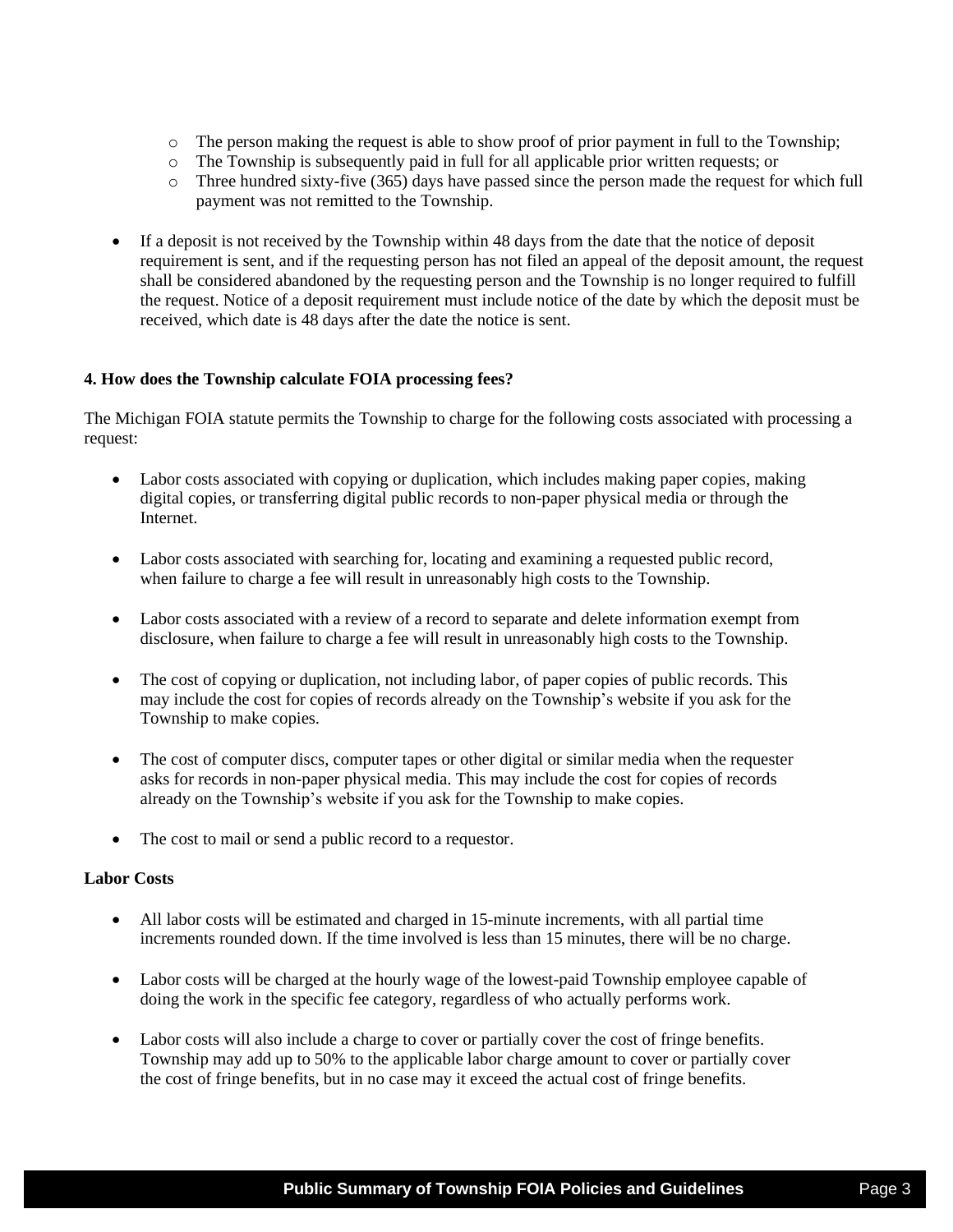- Overtime wages will not be included in labor costs unless agreed to by the requestor; overtime costs will not be used to calculate the fringe benefit cost.
- Contracted labor costs will be charged at the hourly rate of six  $(6)$  times the state minimum hourly wage or amount authorized by the FOIA.

A labor cost will not be charged for the search, examination, review and the deletion and separation of exempt from nonexempt information unless failure to charge a fee would result in unreasonably high costs to the Township. Costs are unreasonably high when they are excessive and beyond the normal or usual amount for those services compared to the Township's usual FOIA requests, because of the nature of the request in the particular instance. The Township must specifically identify the nature of the unreasonably high costs in writing.

# **Copying and Duplication**

The Township must use the most economical method for making copies of public records, including using double-sided printing, if cost-saving and available.

### *Non-paper Copies on Physical Media*

- The cost for records provided on non-paper physical media, such as computer discs, computer tapes or other digital or similar media will be at the actual and most reasonably economical cost for the non-paper media.
- This cost will be charged only if the Township has the technological capability necessary to provide the public record in the requested non-paper physical media format.

# *Paper Copies*

- Paper copies of public records made on standard letter  $(8 \frac{1}{2} \times 11)$  or legal  $(8 \frac{1}{2} \times 14)$  sized paper will not exceed \$.10 per sheet of paper.
- Copies for non-standard sized sheets of paper will reflect the actual cost of reproduction.

### **Mailing Costs**

- The cost to mail public records will use a reasonably economical and justified means.
- The Township may charge for the least expensive form of postal delivery confirmation.
- No cost will be made for expedited shipping or insurance unless you request it.

### **Waiver of Fees**

The cost of the search for and copying of a public record may be waived or reduced if in the sole judgment of the FOIA Coordinator a waiver or reduced fee is in the public interest because it can be considered as primarily benefitting the general public. The Township board may identify specific records or types of records it deems should be made available for no charge or at a reduced cost.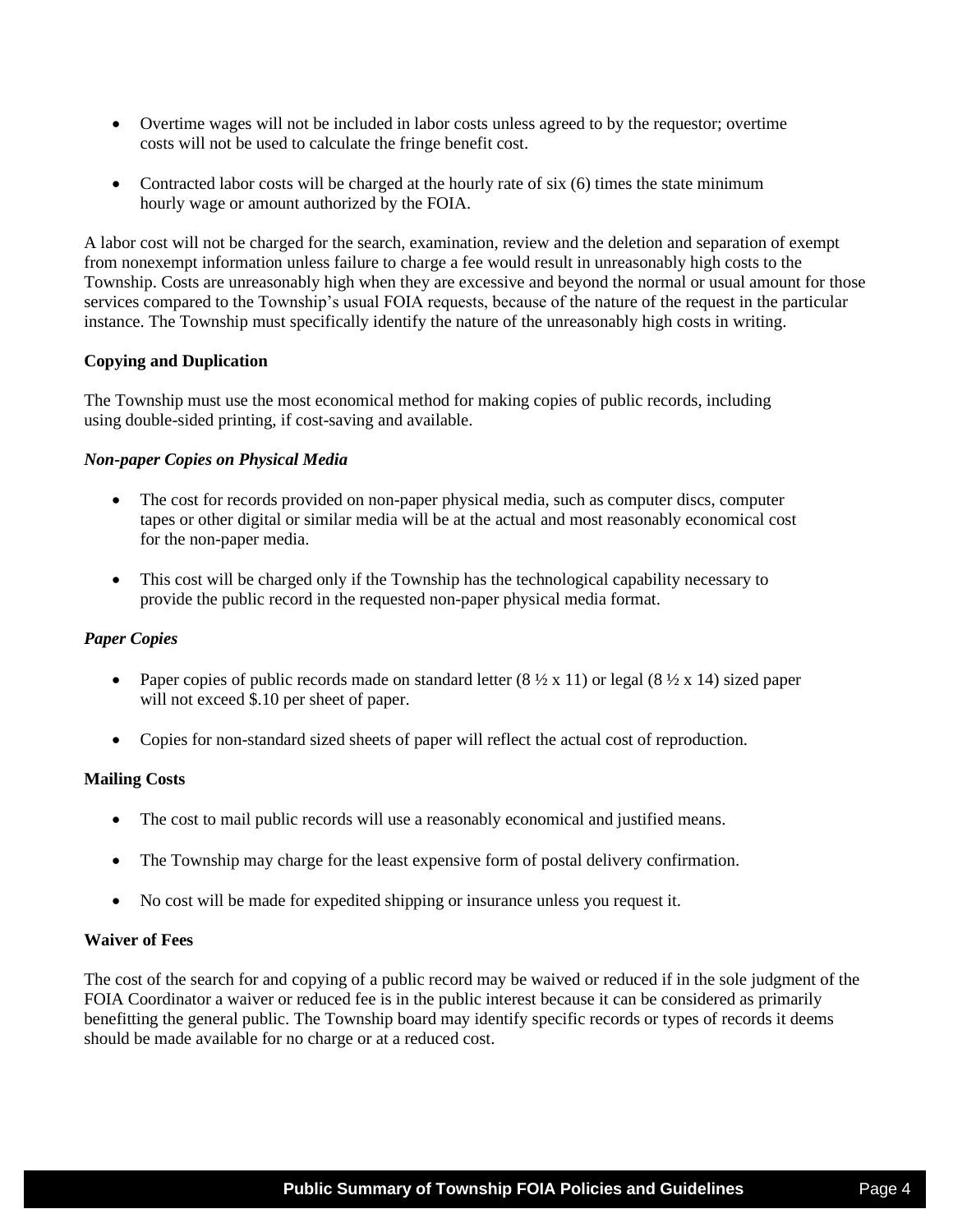# **5. How do I qualify for an indigence discount on the fee?**

The Township will discount the first \$20.00 of fees for a request if you submit an affidavit stating that you are:

- Indigent and receiving specific public assistance; or
- If not receiving public assistance, stating facts demonstrating an inability to pay because of indigence.

You are **not** eligible to receive the \$20.00 discount if you:

- Have previously received discounted copies of public records from the Township twice during the calendar year; or
- Are requesting information on behalf of other persons who are offering or providing payment to you to make the request.

### **6. May a nonprofit organization receive a discount on the fee?**

A nonprofit organization advocating for developmentally disabled or mentally ill individuals that is formally designated by the state to carry out activities under subtitle C of the federal developmental disabilities assistance and bill of rights act of 2000, Public Law 106-402, and the protection and advocacy for individuals with mental illness act, Public Law 99-319, may receive a \$20.00 discount if the request meets all of the following requirements in the Act:

- o Is made directly on behalf of the organization or its clients.
- o Is made for a reason wholly consistent with the mission and provisions of those laws under section 931 of the mental health code, 1974 PA 258, MCL 330.1931.
- o Is accompanied by documentation of its designation by the state, if requested by the public body.

### **7. How may I challenge the denial of a public record or an excessive fee?**

### **Appeal of a Denial of a Public Record**

If you believe that all or a portion of a public record has not been disclosed or has been improperly exempted from disclosure, you may appeal to the Township Board by filing a written appeal of the denial with the office of the Township Supervisor.

The appeal must be in writing, specifically state the word "appeal," and identify the reason or reasons you are seeking a reversal of the denial. You may use the Township FOIA Appeal Form (To Appeal a Denial of Records) or submit a written appeal to the Township using the contact information within.

The Township Board is not considered to have received a written appeal until the first regularly scheduled Township Board meeting following submission of the written appeal. Within 10 business days of receiving the appeal the Township Board will respond in writing by:

- Reversing the disclosure denial;
- Upholding the disclosure denial; or
- Reverse the disclosure denial in part and uphold the disclosure denial in part.

Whether or not you submitted an appeal of a denial to the Township Board, you may file a civil action in the Ingham County Circuit Court within 180 days after the Township's final determination to deny your request. If